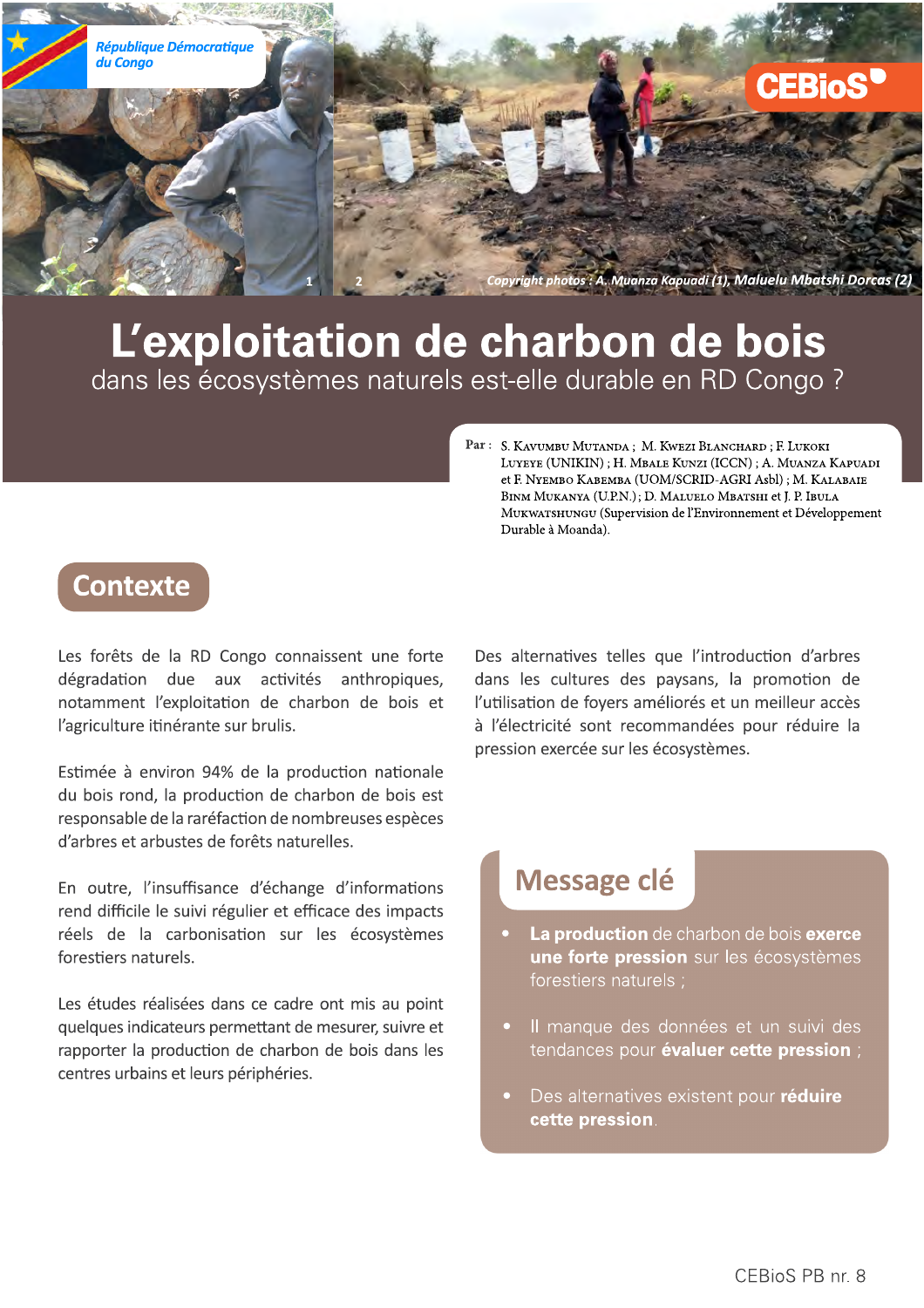### **Objectifs**

Contribuer à la mise en place des indicateurs de suivi de la biodiversité en RD Congo

#### Spécifiquement, il s'agit de:

- Évaluer les quantités de charbon de bois produites et consommées dans les différents sites d'exploitation ;
- Identifier les espèces les plus utilisées dans la carbonisation afin de reconnaître celles qui deviennent rares ou disparaissent dans les zones exploitées. Ceci apporterait des indices sur la menace des espèces végétales et plus encore sur la dégradation des forêts et la déforestation.

### **Contenu**

#### La quantité de charbon de bois produite (Cas de Moanda au Kongo central)

Ces données sont les résultats de nos enquêtes effectuées sur quatre villages pour une période de trois mois, d'avril à juin 2017.

Plus de 220 tonnes de charbon de bois ont été produites en 3 mois : soit une estimation de près de 900 tonnes par an.



Figure 1. Production de charbon de bois à Moanda. Source : nos enquêtes

### La quantité de charbon de bois consommée (Cas de Kinshasa)

La consommation de charbon de bois varie d'une région à une autre. Elle est de plus de 1800 tonnes/an à Kinshasa pour les zones d'approvisionnement de Bandundu et du Kongo-Central (figure 2).

A Mbujimayi, la production est de plus de 5800 tonnes/an pour le seul axe Tshintumuanza dans le bassin d'approvisionnement de la Lubi.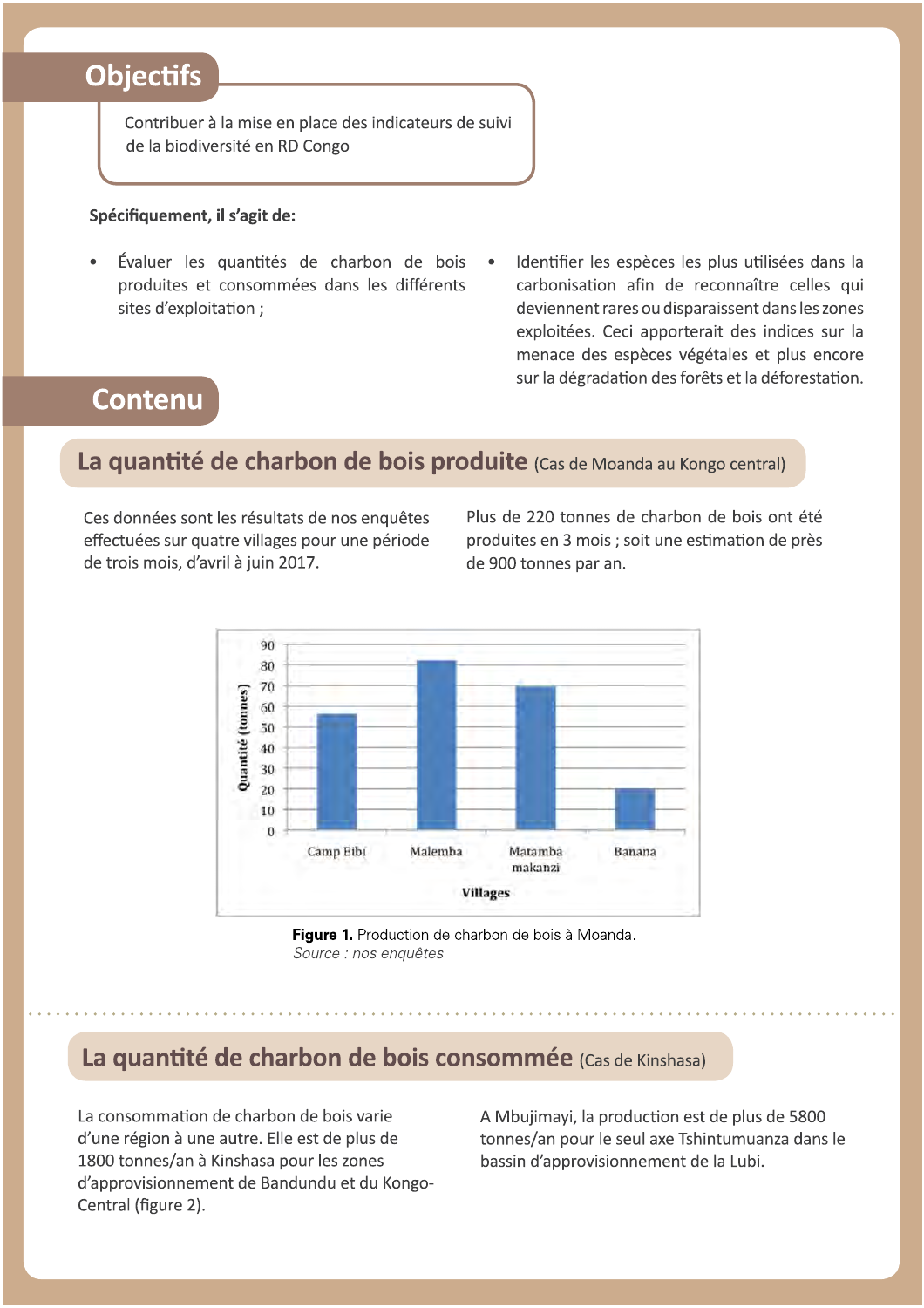

Figure 2. Consommation de charbon de bois à Kinshasa. Source : Nos enquêtes



Les résultats obtenus à Moanda permettent de suivre les tendances sur la quantité consommée par rapport à la démographie, de 2005 à 2015 (figure 3).

Ces données issues du service de l'Environnement à Moanda semblent peu fiables, et témoignent de l'insuffisance d'échange des données entre les différents services de l'État et les scientifiques. Car, bien qu'il y ait d'autres sources d'énergie utilisables pour la cuisson, 95% des ménages utilisent le charbon de bois, surtout dans une zone où l'accès à l'électricité est faible comme Moanda.

#### Les espèces les plus utilisées dans la production de charbon de bois (Kinshasa, Mbujimayi et Moanda)

| <b>Kinshasa</b>       | <b>Mbujimayi</b>     | <b>Moanda</b>            |
|-----------------------|----------------------|--------------------------|
| Milletia laurentii    | Entada abyssinica    | Pentaclethra macrophylla |
| ©ncoba welwitshii     | Hymenocardia acida   | Pentaclethra eetveldeana |
| 3 Hymenocardia acida  | Millettia versicolor | Pterocarpus sovauxii     |
| Acacia auriculiformis | Turraea holstii      | Tieghemella heckelii     |
| Annona senegalensis   | Cassia sp.           | Rhizophora sp.           |

Le tableau ci-dessus présente cinq espèces par province, qui sont les plus exploitées et préférées par les carbonisateurs parmi plusieurs.